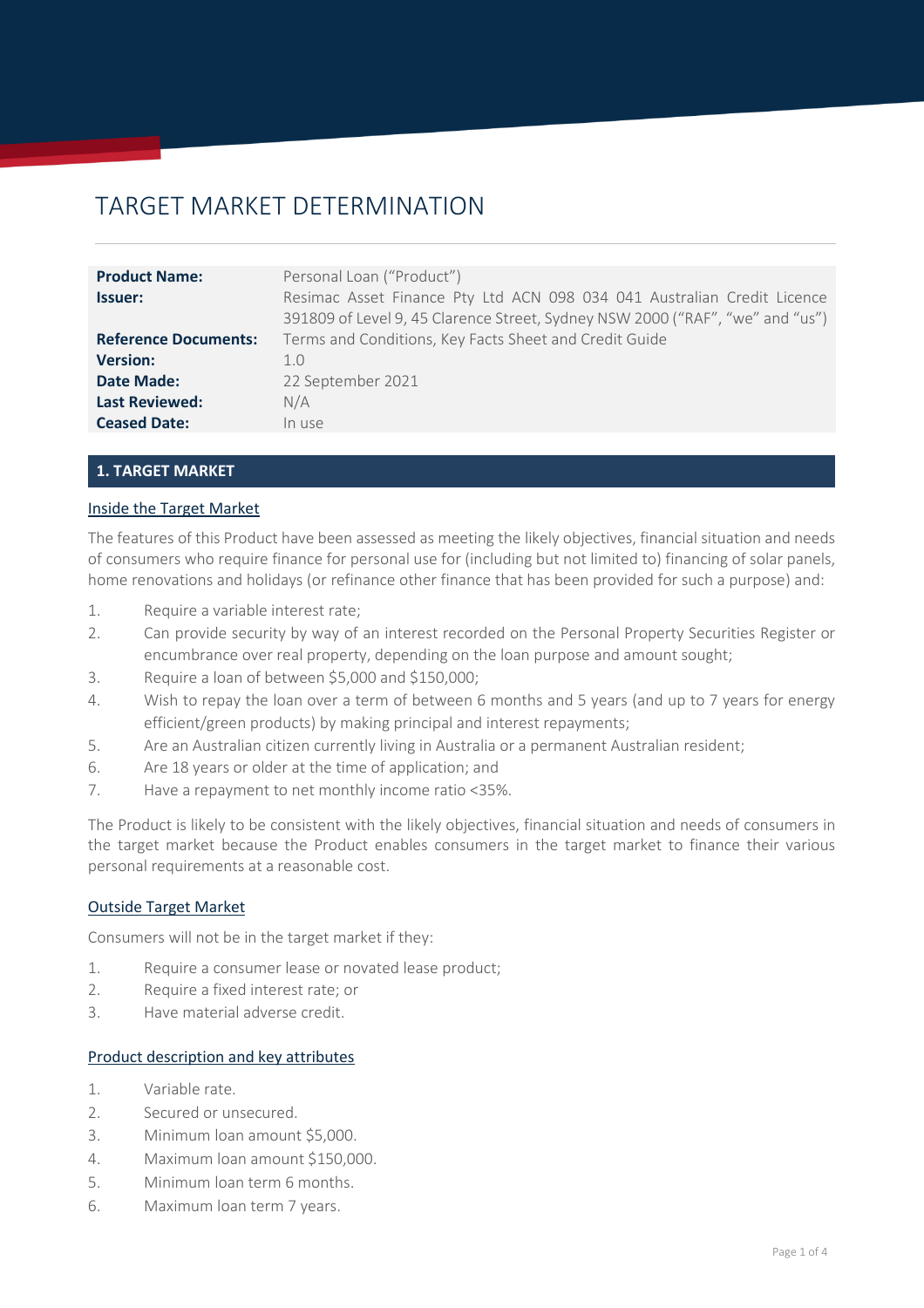- 7. Establishment fee is payable.
- 8. Monthly account keeping fee is payable.

## Note that exceptions may be made to the above on a case by case basis.

# **2. DISTRIBUTION CHANNELS & CONDITIONS**

The Product can only be distributed by accredited intermediaries.

The Product can be distributed by:

- 1. Us, directly to consumers ("Direct Channel");
- 2. Brokers, directly to consumers ("Broker Direct Channel"); and
- 3. Brokers, through aggregators, to consumers ("Broker Channel").

The distribution channels are appropriate because:

- 1. The Product has a wide target market;
- 2. Our Direct Channel distributors have been adequately trained to understand their design and distribution obligations:
- 3. We rely on existing distributors, methods, controls and supervision already in place;
- 4. Our accreditation process has controls in place to flag introducers who do not have the required skills and training to distribute our Product in accordance with this target market determination; and
- 5. Our application and approval process has controls in place to flag consumers who may be outside the target market.

## **3. REVIEW TRIGGERS**

The following review triggers would reasonably suggest that the target market determination may no longer be appropriate:

- 1. A significant dealing of the Product to consumers outside the target market occurs;
- 2. Material changes are made to the Product terms and conditions;
- 3. A 30% increase in monthly complaint volume for the Product as compared to the average monthly complaint volume for the Product for the prior 6 months;
- 4. 30-day arrears rate for the Product is more than 3% higher than RAF's 30-day arrears rate for all loans regulated by the National Consumer Credit Protection Act 2009.

## **4. REVIEW PERIOD**

An initial review of this target market determination will occur within 12 months of the date of this target market determination. This target market determination will then be reviewed every 12 months thereafter.

# **5. INFORMATION REPORTING**

Table 5.1 below sets out the information which we require to be reported to us in respect of the Product by persons who engage in retail distribution conduct in respect of the Product. Unless otherwise stated, the first reporting period commences on the date this target market determination is made and each subsequent reporting period commences at the end of the prior reporting period.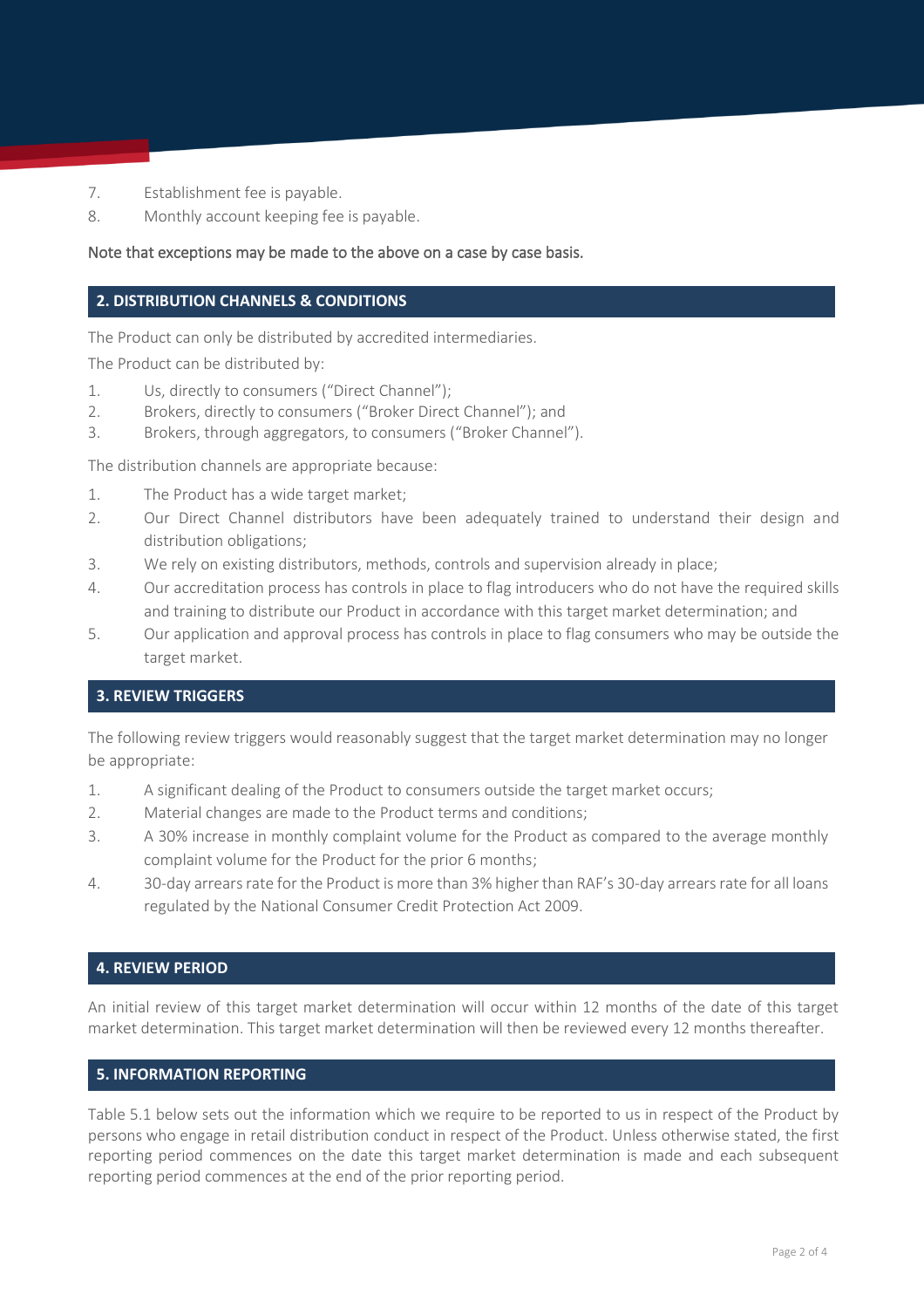# Table 5.1

| <b>Information</b><br>required to be<br>reported                                                                                                                                                                      | Who is required to<br>report?                                                                                         | How frequently is a<br>report required<br>(reporting period)?                                    | How will the report<br>be made?                                                                                                                                                                                                                                                                                      |
|-----------------------------------------------------------------------------------------------------------------------------------------------------------------------------------------------------------------------|-----------------------------------------------------------------------------------------------------------------------|--------------------------------------------------------------------------------------------------|----------------------------------------------------------------------------------------------------------------------------------------------------------------------------------------------------------------------------------------------------------------------------------------------------------------------|
| Significant dealing(s)<br>(Date or date range<br>of the significant<br>dealing(s) and<br>description of the<br>significant dealing<br>(e.g., why it is not<br>consistent with the<br>target market<br>determination)) | Head of Compliance &<br>Enterprise Risk for<br>significant dealings<br>identified by us in relation<br>to the Product | As soon as<br>practicable, and in<br>any case within 10<br>business days after<br>becoming aware | By email to the Head of<br>Compliance & Enterprise Risk<br>(compliance@resimac.com.au)                                                                                                                                                                                                                               |
|                                                                                                                                                                                                                       | Brokers for significant<br>dealings identified by them<br>in relation to the Product                                  |                                                                                                  |                                                                                                                                                                                                                                                                                                                      |
|                                                                                                                                                                                                                       | Aggregators for significant<br>dealings identified by them<br>in relation to the Product                              |                                                                                                  |                                                                                                                                                                                                                                                                                                                      |
| Material changes to<br>the Product terms<br>and conditions                                                                                                                                                            | Head of Product &<br><b>Commercial Operations</b>                                                                     | As soon as<br>practicable                                                                        | By email to the Head of<br>Compliance & Enterprise Risk<br>(compliance@resimac.com.au)                                                                                                                                                                                                                               |
| Each individual<br>consumer complaint<br>(details of the<br>complaint, including<br>name and contact<br>details of<br>complainant and<br>substance of the<br>complaint) for active<br>loans of this type              | Compliance & Enterprise<br>Risk Analyst for complaints<br>received by us in relation to<br>the Product                | As soon as<br>practicable and<br>within 10 business<br>days of receipt of<br>complaint           | For the Compliance &<br>Enterprise Risk Analyst, by<br>email to the Head of<br>Compliance & Enterprise Risk<br>(compliance@resimac.com.au)<br>For brokers and aggregators,<br>by completing and submitting<br>a complaint information form<br>(www.resimac.com.au/design-<br>distribution-obligation-<br>complaints) |
|                                                                                                                                                                                                                       | Brokers for complaints<br>received by them in relation<br>to the Product                                              |                                                                                                  |                                                                                                                                                                                                                                                                                                                      |
|                                                                                                                                                                                                                       | Aggregators for complaints<br>received by them in relation<br>to the Product                                          |                                                                                                  |                                                                                                                                                                                                                                                                                                                      |
| Consumer<br>complaints<br>information (number<br>of complaints and<br>general feedback<br>relating to the<br>Product and its<br>performance) for<br>active loans of this<br>type                                      | Compliance & Enterprise<br>Risk Analyst for complaints<br>received by us in relation to<br>the Product                | Quarterly                                                                                        | For the Compliance &<br>Enterprise Risk Analyst, by<br>email to the Head of Product &<br><b>Commercial Operations</b>                                                                                                                                                                                                |
|                                                                                                                                                                                                                       | Brokers for complaints<br>received by them in<br>relation to the Product                                              |                                                                                                  | (Product@resimac.com.au)<br>For brokers and aggregators,<br>by responding to our quarterly<br>email survey within 10<br>business days after receipt                                                                                                                                                                  |
|                                                                                                                                                                                                                       | Aggregators for complaints<br>received by them in<br>relation to the Product                                          |                                                                                                  |                                                                                                                                                                                                                                                                                                                      |
| 30-day arrears rate<br>for the Product                                                                                                                                                                                | Head of Credit & Operations<br>- Asset Finance                                                                        | Monthly                                                                                          | By email to the Head of<br>Product & Commercial<br>Operations<br>(Product@resimac.com.au)                                                                                                                                                                                                                            |